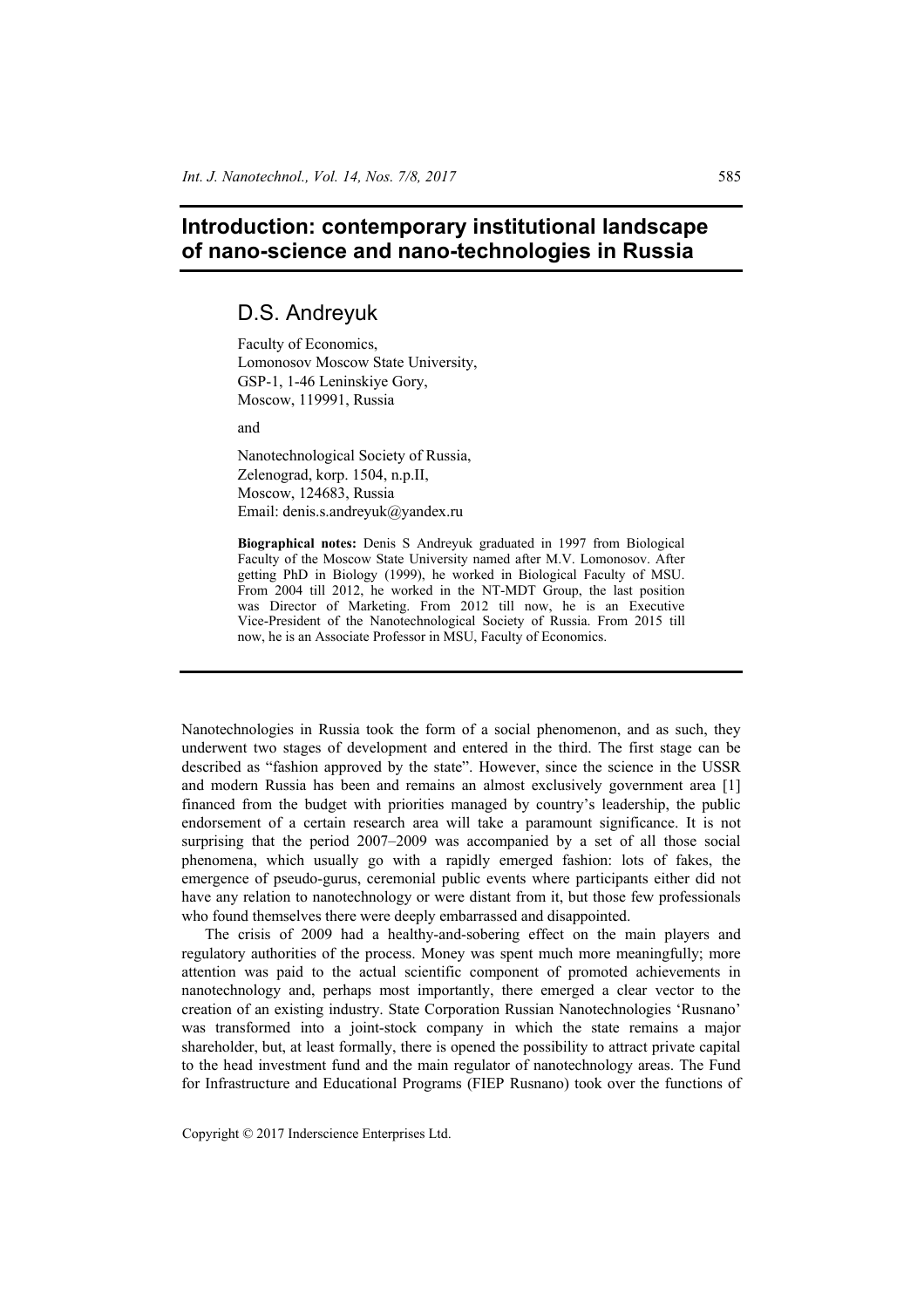### 586 *D.S. Andreyuk*

promoting not only the projects that have received investments from OJSC Rusnano but also independent producers of nanotechnology products and services with the use of nanotechnology. Rusnano team managers began to use a new key indicator for reporting to the leadership of the country and the general public – that is a volume of production of the country nanotechnology industry. For registration and monitoring of this indicator, they had to adjust the process of collecting statistical data, so a separate Rosstat reporting form appeared [3]. One way or another, all kinds of products coming to the attention "of nanotechnology managers" are divided into categories according to the degree of use of nanotechnology and the level of innovation.

All these and other measures aimed at the development of infrastructure and optimisation of 'landscape' for nurturing new industry, as well as investments made in specific industrial projects, have produced their results. During the period 2011–2013, the volume of shipped nanotechnology products grew from 160.7 to 416.1 billion rubles. At the same time, 98 portfolio projects of Rusnano produced goods on 75.1 billion rubles in 2013. For comparison, the volume of investments into these projects in the same 2013 amounted to 294.1 billion rubles (including 134.1 billion rubles from OJSC Rusnano and 160 billion rubles from external co-investors) [4].

Thus, the second stage of the development of nanotechnologies in Russia can be characterised as an increase in production capacity of the nanotechnology industry. Practically, all efforts along the way met with system difficulties associated with a poor institutional environment. So, it is not surprising that large structures and organisations related to the field of nanotechnology have invested many resources in the establishment of a general ecosystem promoting the emergence and introduction of any technological innovation.

There is not just one bottleneck in this way, in fact there are a few potentially limiting constraints. First of all, there is wanted a fundamental scientific knowledge which should accumulate constantly. Virtually all potential left over from Soviet times has been involved in projects of the "first wave of nanotechnology mobilisation". At this, world science progresses very quickly in the first decades of the twenty-first century because the new communications technologies, new opportunities in the big data processing and other factors accelerate the generation of new knowledge on a global scale. Therefore, strategically a critical step on the part of the state was the creation of the Russian Science Foundation (RNF) in 2013; its regulatory framework maximally facilitates access to sources of grant funding for scientists. In 2015 RNF financed more than a thousand projects for a total amount of 14.56 billion rubles [5]. 7.4 million papers based on the results of these research have been published in journals indexed in the Web of Science system.

Commercialisation of research results often begins with the enthusiasm of young researchers, and also represents a potential bottleneck for the widespread adoption of new technologies. In Russia, the support of this link in the innovation chain is the Foundation for Assistance to Small Innovative Enterprises in the Scientific and Technical Sphere [6]. For example, in 2014 the Bortnik Fund issued more than 5000 grants (for a total amount more than 800 million rubles) only on the program 'UMNIK', i.e., for the very first step on the path from research results to commercial product idea [7]. All in all, the Bortnik Fund spent 3.7 billion rubles on the different programs in 2014 [8].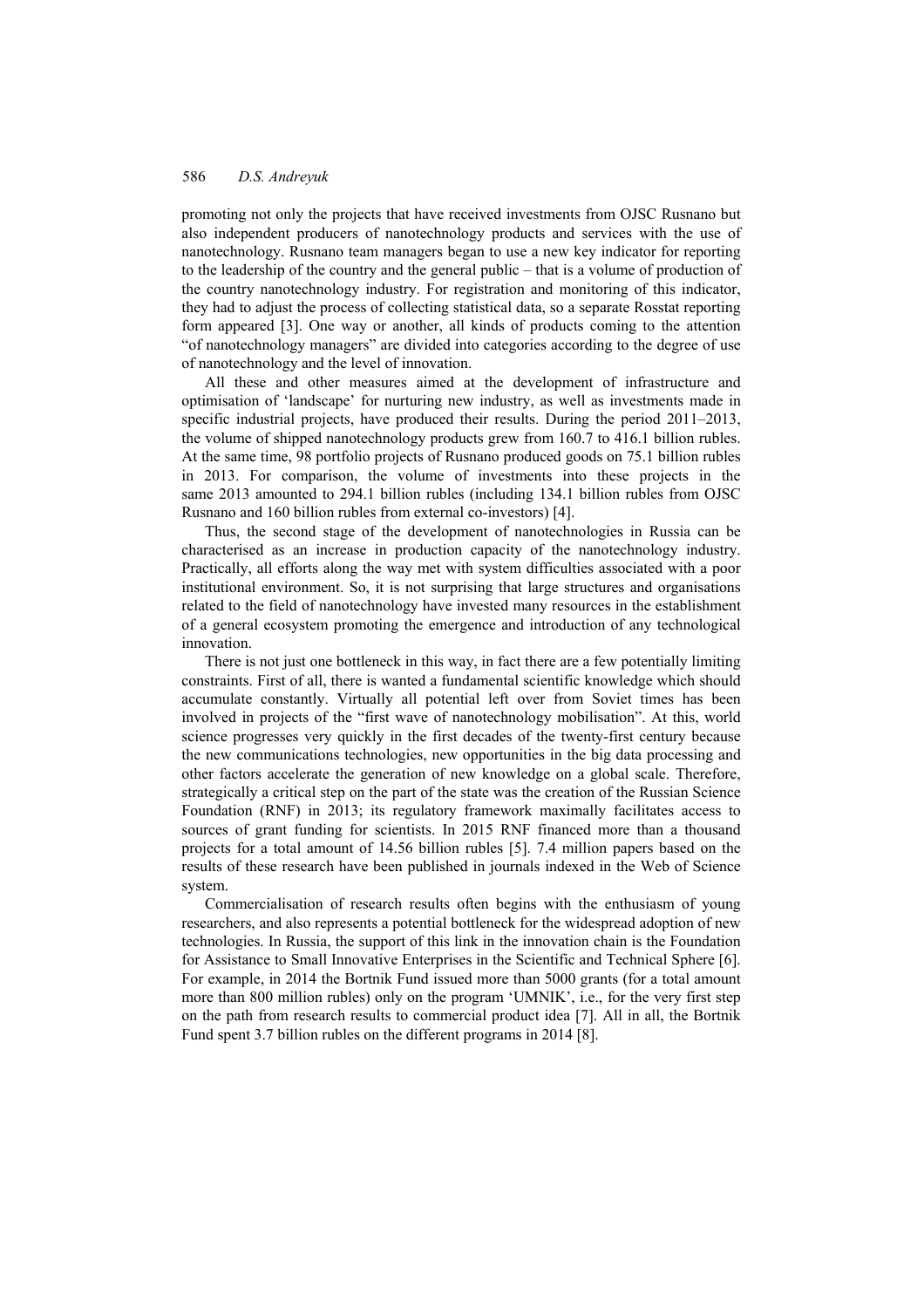Virtually all the development institutions have certain forms of business programs, such as support programs for start-ups, i.e., for small businesses that already have an innovative product and make the first steps for the introduction of this product into the market. In particular, the FIEP Rusnano reported the creation of 161 start-ups in the field of nanotechnology in 2015 and announced plans to bring this number up to 505 in 2016 [9]. The Russian Venture Company takes significant efforts to develop venture capital market [10].

Finally, a distinguishing feature of the Russian way of formation of a new industry based on nanotechnology is to use the lobbying capacity of the major financial groups. Thus, some Russian regions, territorial entities of the RF, have included in their regulations a provision on the mandatory share of innovative products in the public procurement conducted through the regional order. For example, in Moscow, this situation warrants the purchase of not less than 5% of innovative products, which in 2013 was 52.5 billion rubles in absolute terms [11]. Similar provisions have already been taken or are planned to be adopted in the majority of state corporations. It is evident that this way of "a compulsion to innovate" has a lot of rough edges, but in general, these measures will contribute to the formation of positive expectations of the business community about the demand for innovative products in general and for products using nanotechnology in particular. A policy of import substitution in the Russian industry, which was adopted in response to the economic sanctions by some Western countries, has become an additional factor, which stimulates the formation of demand for original Russian developments.

In this context, VII Conference of Nanotechnological Society of Russia (NSR) has been held. NSR is a Russian public (non-profit, non-governmental) organisation, bringing together more than 1000 members who are private individuals. The organisation was created on the wave of 'fashion' and then has undergone a series of major changes: primarily in the form of a rotation of activists, a departure of outsiders and, on the other hand, determining the forms of regular collaboration with those who connect their career with atomically precise technologies. Therefore, NSR can be considered as a kind of an informal indicator of both the state of institutions that have an influence on the development of nanotechnology and attitudes and expectations placed on nanotechnology in society.

Conference proceedings overwhelmingly focused on the scientific aspects. Approximately 15% of the statements could be roughly related to the field of fundamental research, these are works devoted to the study of the properties of nanoscale structures, effects of electromagnetic radiation interacting with such structures, a mathematical modelling and prediction of new properties of matter during the various processes at the atomic level of structuring.

The largest number of proceedings, approximately 60%, was focused on applied research, the experience in the development and practical application of those or other technologies. The main thematic areas were:

- creation of bulk nanomaterials and their industrial technology (polymer composite materials, nano-structured metals and alloys, ceramics, glass, undoped crystals, hydro- and aerogels and so on)
- application and research of nanoscale properties of coatings and thin films (anti-corrosion, anti-friction, wear-resistant thin film as part of heterostructures)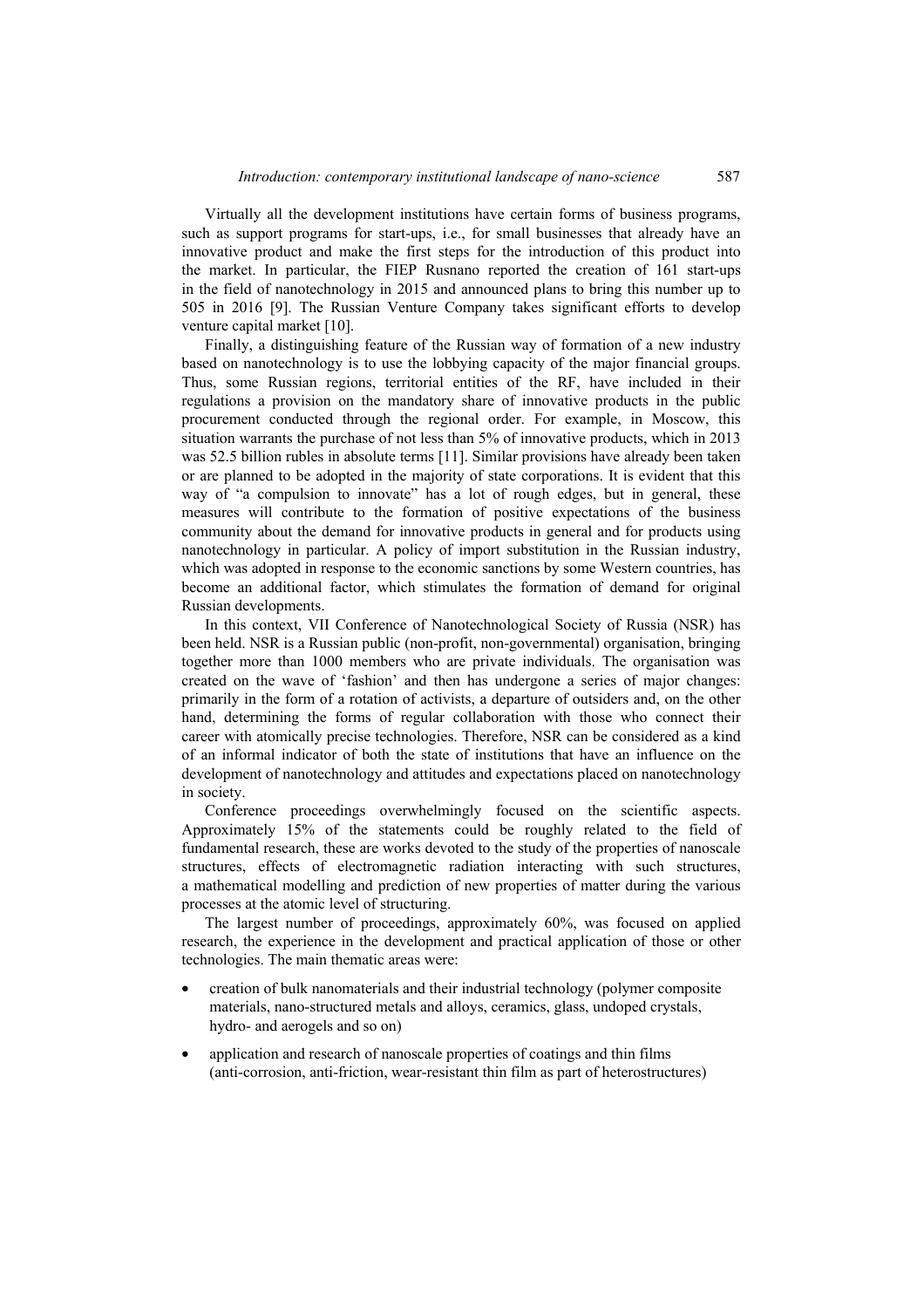### 588 *D.S. Andreyuk*

- microelectronics (development of a new element base, the creation of integrated micro- and nanoelectronic devices using nanoscale effects)
- biomedical nanotechnology (technology of targeted drug delivery, biocompatible and biodegradable medical equipment, laser technology in medicine, comprehensive treatment using nano-modified products)
- instrumentation and new techniques for nanotechnology research (equipment and methods of scanning probe microscopy, electron microscopy and spectroscopy, X-ray diffractometry, metrological methodology and standards).

About 20% of proceedings were focused on topics related to the social aspects such as education, public perception of the risks and threats posed by new technologies, attempts to outline a profound philosophical understanding of the processes occurring in human society in connection with the widespread introduction of nanotechnology in everyday life.

Finally, approximately 5% of the conference reports were devoted to organisational matters, methodological studies and the review of historical retrospective.

Thus, considering the status and prospects of the development of nanotechnologies in Russia regarding formal and public institutions we can imagine a classic curve with a steep rise, a sharp decline, and access to a level plateau, exceeding the original. Now, we are witnessing the beginning of a third phase, which we can designate as a phase of consolidation of positive forces, both on the part of relevant government agencies and from professional non-governmental non-commercial organisations.

#### **References and Notes**

- **1** In 2013, budgetary expenditure on research and development in Russian Federation was 88% of gross domestic expenditure on R&D [2]. The total amount of USD 24 billion is far behind the most developed countries (30th place in the World), due to the relatively low level of private investments.
- **2** Ezhegodnyi monitoring sredstv vydelennykh iz federalnogo budjeta na finannsirovanie NIOKR. Analiticheskiy otchet pravitelstva RF. (2014) [Analytical report of RF Government 'Annual monitoring of federal budgetary expenditure on R&D', December, 2014] http://ac.gov.ru/files/attachment/4879.pdf (in Russian).
- **3** Ob utverzhdenii statisticheskogo instrumentariya dlya organizacii statisticheskogo nablyudeniya za deyatelnostyu predpriyatij i organizacij v sfere nanotekhnologij. Prikaz Rosstata Rossii ot 13.12.2011 #496 (1-NANO Svedeniya ob otgruzke rabot i uslug svyazannyh s nanotekhnologiyami) (2011) [Russian Federal State Statistics Service Order of 13.12.2011 # 496 'On approval of statistical tools for the organization of statistical monitoring of the activity of enterprises and agencies in the field of nanotechnologies' (1-NANO 'Information about shipping, works, and services related to nanotechnology')] (in Russian).
- **4** Svinarenko, A.G. and Dalin, V.V. (2015) Nanoindustriya Rossii. Statisticheskij spravochnik 2011–2014. FIOP. 2015 [Nanoindustry of Russia. Statistical Manual 2011–2014] (In Russian).
- **5** Rossiyskiy Nauchniy Fond. Informaciya o deyatelnosti v 2015 godu (2015) [The Russian Science Foundation. Information on the Activities in 2015] http://рнф.рф/sites/default/ files/буклет-2015.pdf (in Russian).